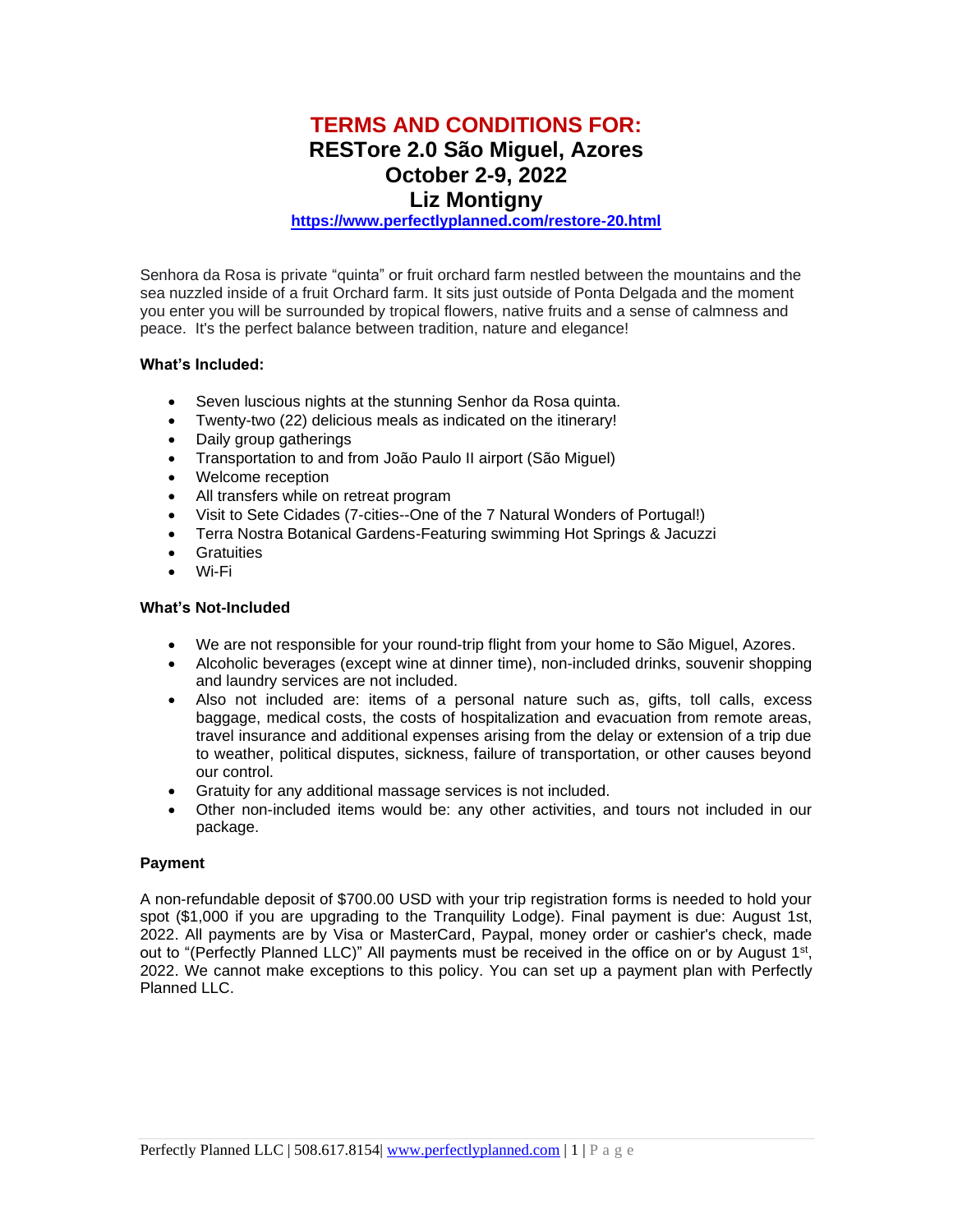#### **Cancellation and Refunds**

Deposit is non-refundable. Any cancellation received in writing from 90 days will result in in a loss of 50% of the trip price. Any cancellation between 59 days and the trip departure will result in a total loss of funds. We reserve the right to cancel the trip if it is not meeting the trip minimum (if we do so your deposit is refunded). Trip cancellation insurance is strongly recommended if there is a possibility that you might have to cancel your trip. All cancellations must be made to (Anna Soares) in writing and any refund requests must be made in writing to (Anna Soares) within 30 days of the return date. Please send written requests to: (15 Lake St, Somerset, MA 02726).

Perfectly Planned reserves the right to cancel any trip prior to departure for any reason whatsoever, including an insufficient number of participants or logistical problems (e.g. acts of God, war, strikes, etc.), which may impede trip operations. The refund of all payments as described in the paragraph below shall release Perfectly Planned LLC from any further liability. A trip cancellation due to insufficient numbers would normally occur at least a month prior to departure, unless acts of God, war, strikes or other events impede our departure causing large numbers of participants opt to cancel participation on the journey in the last days before departure.

Perfectly Planned LLC must make substantial payments to suppliers (including providers of land travel) far in advance of the scheduled date on which we embark. If a trip is cancelled due to forces beyond our control (acts of God, war, labor strikes, earthquake, flooding, etc.), Perfectly Planned LLC will promptly refund the portion of the trip cost not advanced to suppliers. Perfectly Planned LLC will use its best efforts to recover advance payments as promptly as possible, and will refund to you the amount recovered, if any. However Perfectly Planned LLC does not guarantee recovery of any or all of the advance payments made, and our use of best efforts to recover these payments will not include the institution of any legal proceeding in foreign lands. This policy applies to a trip cancellation by client choice following any necessary increase in trip costs.

#### **Thank you for joining us on this journey and for your cooperation & understanding!**

**Itinerary at a Glance\***

**Day 1 Sunday, Oct 2**

**Your journey begins when you have arrived on the beautiful island of Sao Miguel in the Azores.** 

**You will have time to rest and settle in. Our first evening together, you will join Liz Montigny and the rest of your RESTore friends for a special welcome reception & dinner. You most likely will be filled with excitement and will not want to sleep, but once you step inside your room for the night, your bed will be calling your name!**

## **Days 2-5**

**Monday - Thursday Oct 3 – 6**

**Prayer\* Masterminds Adventures include: Build your own "lapinha" Trip to Sete Cidades (7-cities-one of the 7 Wonders of Portugal)**

 **\*Prayer based on Catholic spirituality.**